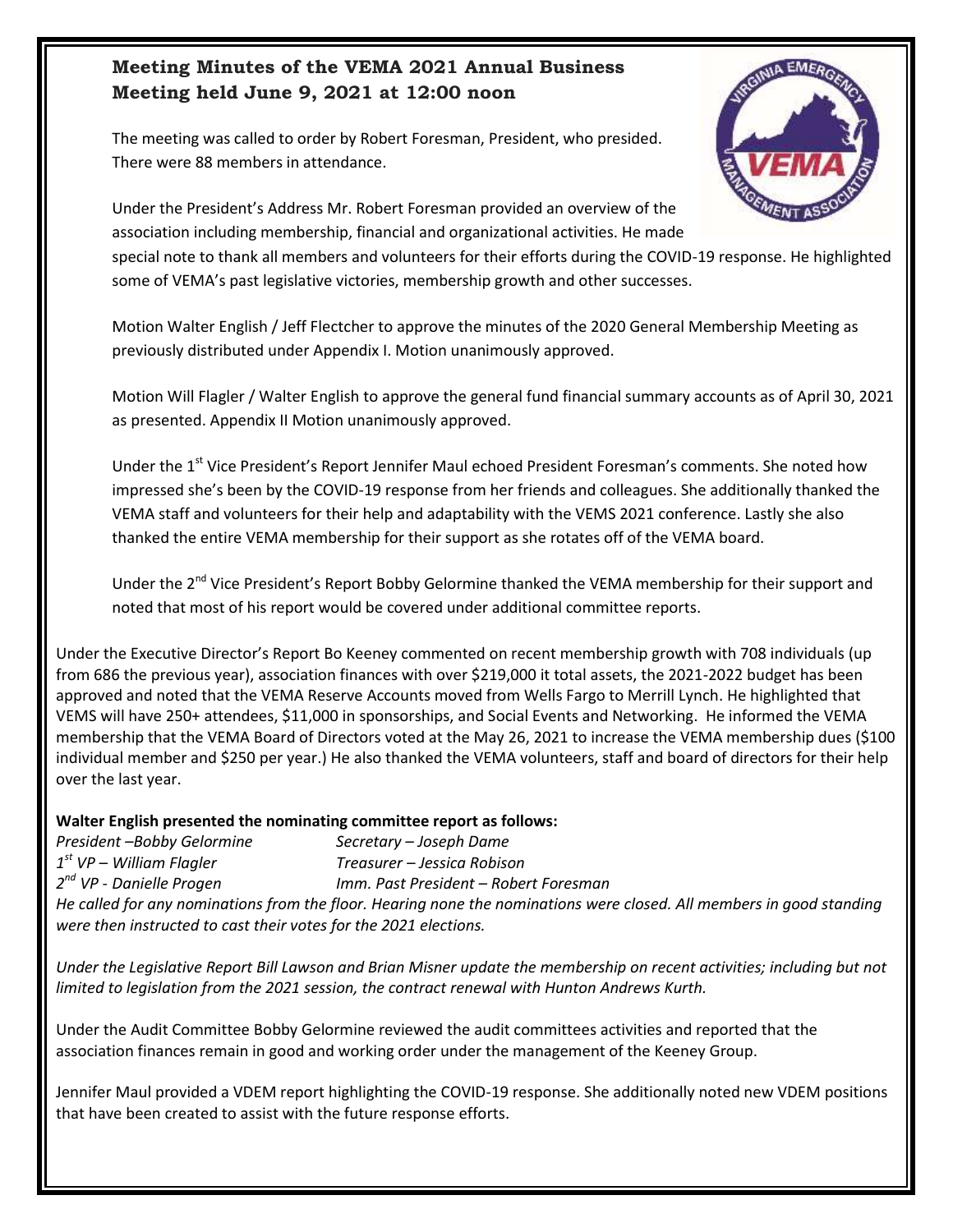Under New Business a report and overview of VEMS 2021 was provided. Additionally the nominations and elections committee reported the results of the election. The newly elected officers (as follows) were presented and sworn in by Bo Keeney, VEMA Executive Director:

New VEMA Leadership *President –Bobby Gelormine Secretary – Joseph Dame* 1<sup>st</sup> VP – William Flagler 2<sup>nd</sup> VP - Danielle Progen

*st VP – William Flagler Treasurer – Jessica Robison nd VP - Danielle Progen Imm. Past President – Robert Foresman*

Under the VEMA 2021 Awards Tanya Hockett presented the following awards:

- Adam Ward Public Information Excellence Award (Kathryn Goodman Blue Ridge Health District)
- Preparedness Program of the Year (City of Fairfax of Emergency Management)
- Recovery Program of the Year (Emergency Management Alliance of Central Virginia)
- Response Program of the Year (Unified Management Organizations of NVHA)
- Volunteer of the Year (Jim Kramer Chesterfield CERT)
- Emergency Management Professional of the Year (Eric Reist Inova Health Systems)
- Outstanding New Emergency Management Professional of the Year (Michael Potter Town of Warrenton)
- Stanley Everett Crigger Humanitarian Award (Robert Foresman Roanoke/Alleghany Health District)

Under the scholarship report Benjamin Ruppert provided a report in which he highlighted the 2021 winners:

Addison E. Slayton Jr. Scholarship: James "Matt" Leicester

The floor was open for general membership inquiries and questions. There being none the floor was closed.

Under Good and Welfare, Robert Foresman encouraged everyone to attend VEMS 2021 and again thanked the VEMA staff and volunteers.

Motion to adjourn the meeting at 12:02 pm by Robert Foresman and Walter English. Motion carried unanimously.

Signed,

David Topcznski, VEMA Secretary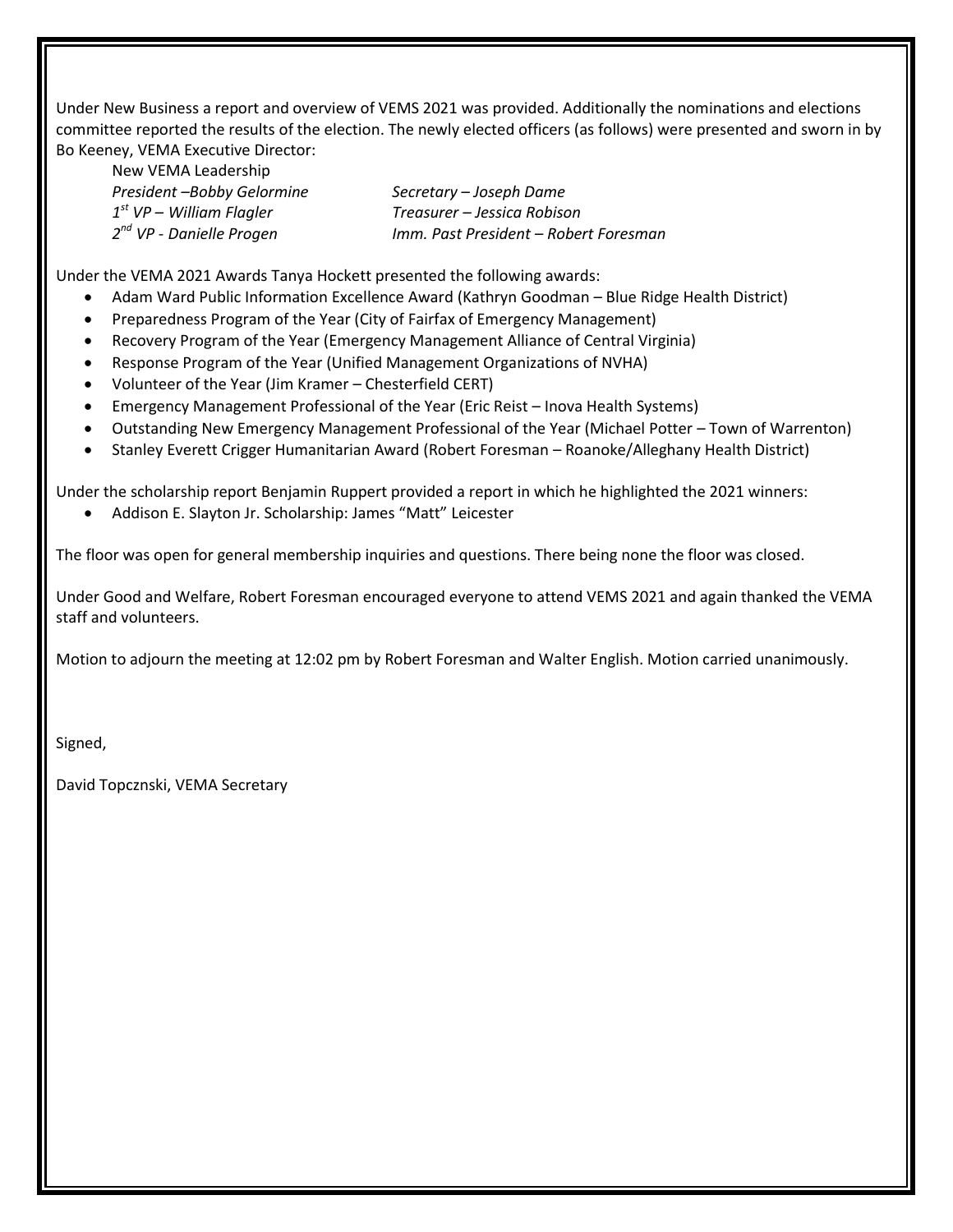### **APPENDIX I:**

### **VEMA 2020 Annual Membership Meeting Minutes**

2020 Annual Membership meeting of the Virginia Emergency Management Association held 7/1/2020 virtually via Zoom. The meeting was called to order by President Robert Foresman at 12:02 pm. There were 72 members in attendance.

Robert Foresman provided the President's address in which he commented on VEMA's Covid-19 response, future legislative efforts, VEMS 2020 and other organizational activities. He additionally thanked the VEMA staff and Dr. Jeff Stern for their continued partnership and guidance over the last year.

Under the Secretary's Report, Motion David Topcznski / Walter English to approve the minutes of the 2019 General Membership meeting as previously distributed under Appendix I. Motion passed unanimously.

Under the Treasurer's Report, Motion Will Flagler / Walter English to approve the general fund financial summary of accounts as of May 30, 2020 as presented under Appendix II. Motion passed unanimously.

Under the 1<sup>st</sup> VP's report Jennifer Maul thanked the membership and commented on the cancellation of VEMS 2020.

Under the Executive Director's Report Bo Keeney commented on a variety of association issues; including:

- **Membership Numbers: 2020:** Individual - 258 , Organizational - 218, Honorary - 40, State Agency - 40, Student - 19 VDEM Sustaining 117
- **COVID-19 Response:** Cancelled VEMS 2020 Publication of information to the membership about federal relief packages such as EIDL, CARES, Etc. COVID-19 Resource Page on Website Increased Social Media Presence to alert the public of the role of EM's
- **Finances:**

Utilized the reserve account to balance the 2019-2020 general fund as a result of the cancellation of VEMS Passed a balanced budget with a contingency/surplus of \$1750

 **General Association Issues:** President suffered a life threating emergency yet he continued to serve VEMA Board adjusted to meeting virtually Renewed the Keeney Group's association Management agreement for 1 additional year Worked with legislative counsel to host a 2020 legislative day and advocate for EM's First full year of bi-monthly newsletters with various themes Created a new affiliate member category for our businesses partners who support VEMA

President Robert Foresman announced and introduced the 2020-2021 Executive Board members. He noted that the new officers have already been installed by the state coordinator.

Under the Legislative Report Mr. Bill Lawson provided an overview of 2020 legislative activities. He highlighted that the next legislative meeting will take place the week of July  $13^{th}$ , they are working on renewing the agreement with Hunton Andrews Kurth, they committee is looking at possible legislation for the 2021 session and they are looking for more volunteers.

Under the Audit Committee Mr. Bobby Gelormine commented that the committee continues to review the association finances on a monthly basis. They have asked for clarification on a few items over the year but the audit always comes back clean. The association finances continue to be in good order.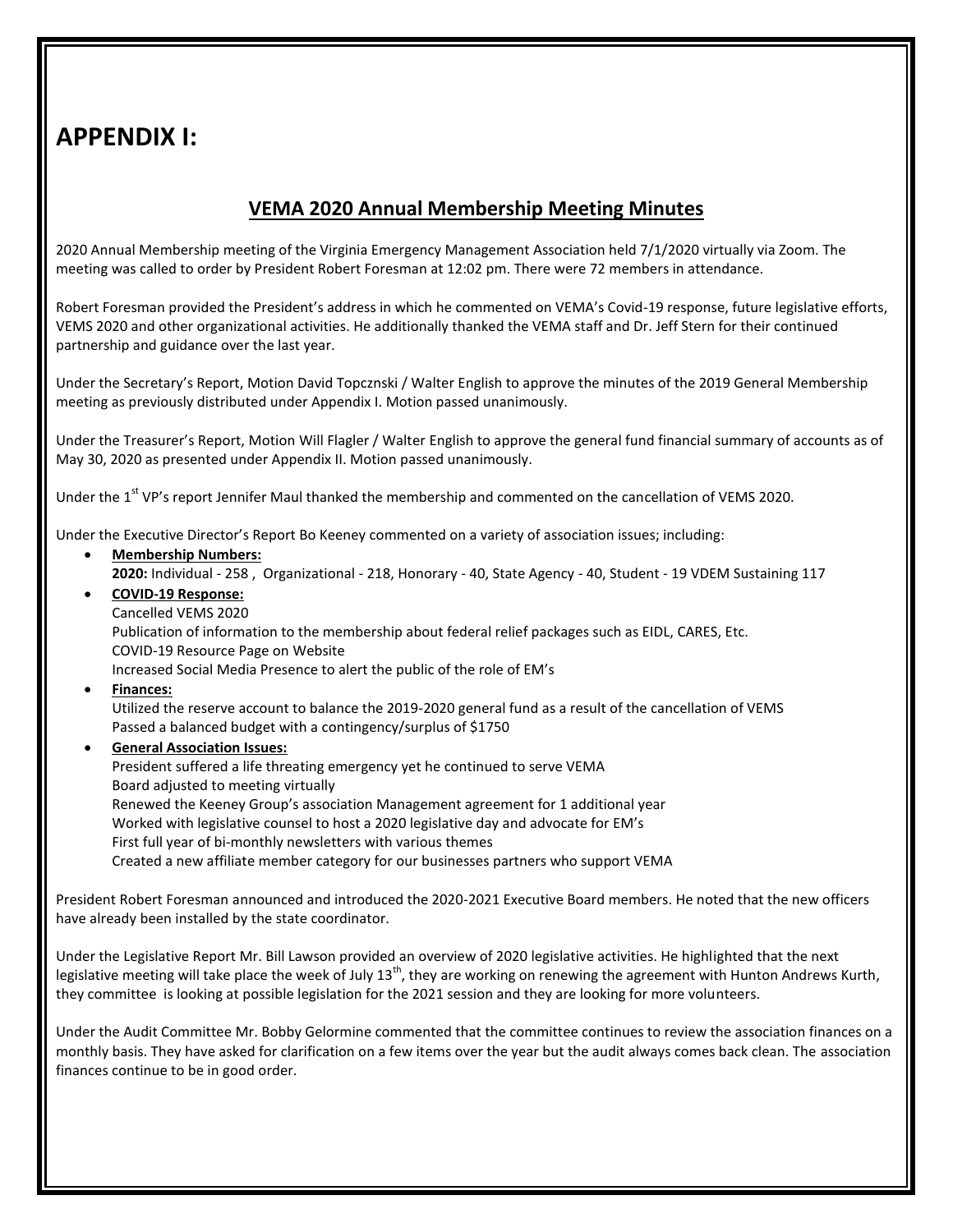Mrs. Michele Oblinsky provided an update from VDEM where she announced that Curtis Brown is the new State Coordinator. He's currently working with various stakeholders on outreach efforts. Additionally VDEM is looking to host a cabinet / state agency level exercise in the near future to examine a hurricane response during the time of COVID-19. No unfinished business was presented.

Under New Business it was announced that:

- o *Presentation of Life Membership to Neal Turner and Ken Rudnicki (Robert Foresman)*
- o *Presentation of Honorary Membership to Allison Farole (Robert Foresman)*
- o *Motion Robert Foresman/ Will Flagler to award Dr. Jeff Stern with Honorary membership in VEMA. Motion passed unanimously.*
- o *Motion on behalf of the VEMA bylaws committee and board of directors to accept the bylaws amendment related to a new membership classification as presented. (Jeff Fletcher). Motion Passed unanimously.*

Under Good and Welfare Robert Foresman thanked the membership for their support over the last year and reiterated that there are great things to come.

Motion Bobby Gelormine / Bill Lawson to adjourn the meeting. Motion passed unanimously. The meeting was adjourned at 12:41 pm.

Respectfully Submitted,

David Topcznski, VEMA Secretary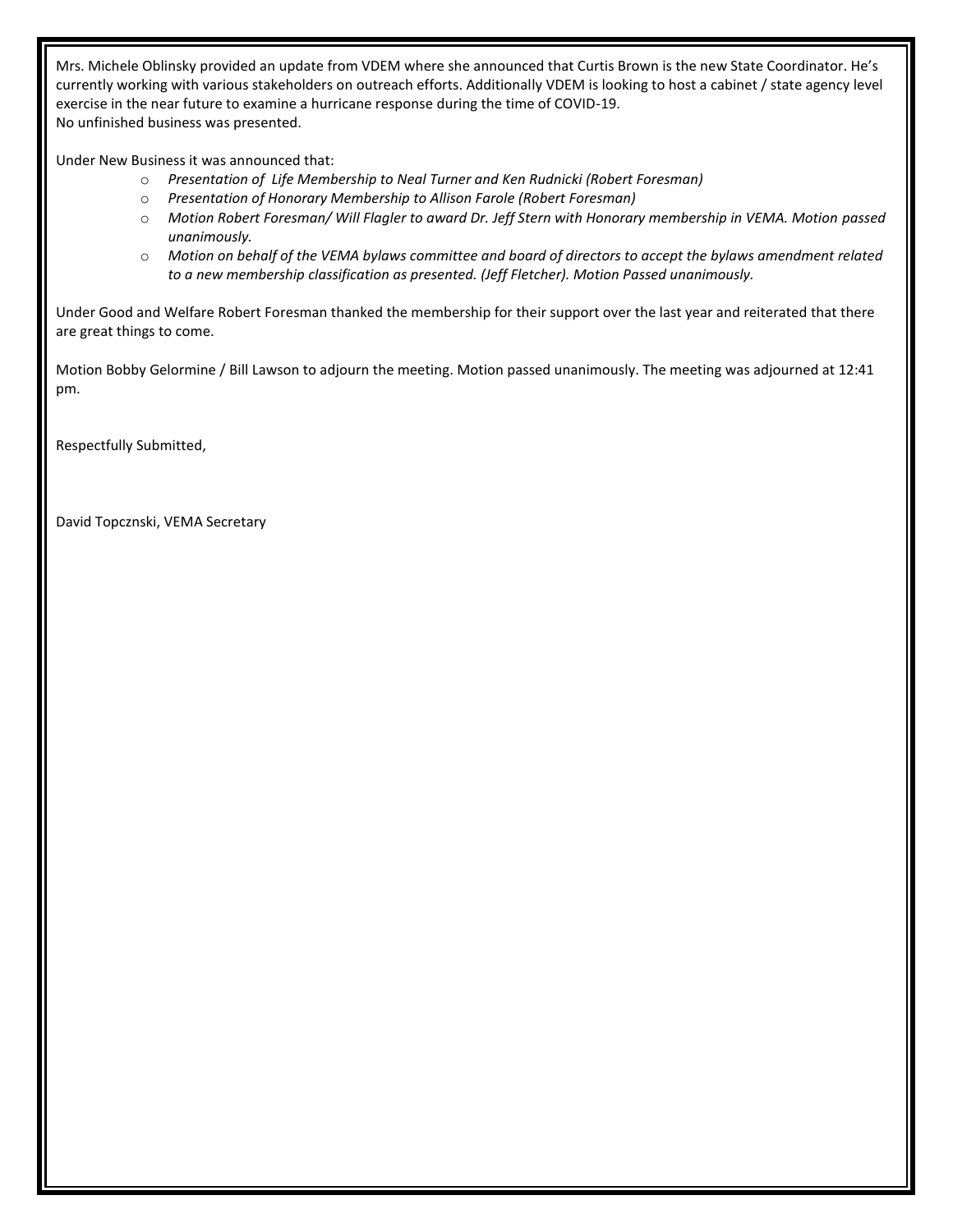# **APPENDIX II:**

# **Financial Summary of Accounts & 2021-2022 Operating Budget**

| <b>Summary of Accounts</b>                  | April |            |
|---------------------------------------------|-------|------------|
| Union First Market Checking<br>#8352726940  |       | 138,882.46 |
| <b>Union First Market MM</b><br>#8352727149 | S     | 11,596.95  |
| Wells Fargo CD<br># XXXX-7009<br>*****      | S     | 68,646.01  |
| Total                                       |       | 219,125.42 |

## **2021-2022 Operating Budget**

|                                         | <b>Estimated</b> | Year to<br>Date | <b>Estimated</b> | <b>Estimated</b> |
|-----------------------------------------|------------------|-----------------|------------------|------------------|
| <b>REVENUE</b>                          | 20-21 Budget     |                 | 20-21 Year End   | 21-22 Budget     |
| <b>Cash Transfer From Previous Year</b> | \$126,400.00     | \$130,424.96    | \$130,400.00     | \$128,525.00     |
|                                         |                  |                 |                  |                  |
| <b>Dues</b>                             | \$57,100.00      | \$53,900.00     | \$54,150.00      | \$56,150.00      |
| Affiliate                               | \$0.00           | \$1,500.00      | \$1,500.00       | \$1,500.00       |
| Individual                              | \$19,500.00      | \$17,400.00     | \$17,450.00      | \$18,450.00      |
| Organzational                           | \$13,850.00      | \$11,600.00     | \$11,800.00      | \$12,800.00      |
| Student                                 | \$425.00         | \$500.00        | \$500.00         | \$500.00         |
| <b>State Agency</b>                     | \$2,000.00       | \$2,400.00      | \$2,400.00       | \$2,400.00       |
| Sustaining                              | \$5,000.00       | \$5,000.00      | \$5,000.00       | \$5,000.00       |
| <b>Next Year's Dues</b>                 | \$16,325.00      | \$15,500.00     | \$15,500.00      | \$15,500.00      |
| <b>Newsletter/Website Advertisments</b> | \$500.00         | \$1,050.00      | \$1,050.00       | \$1,050.00       |
|                                         |                  |                 |                  |                  |
| <b>Certification Fees</b>               | \$1,450.00       | \$1,725.00      | \$1,725.00       | \$1,800.00       |
| <b>AEM</b>                              | \$100.00         | \$175.00        | \$175.00         | \$175.00         |
| PEM                                     | \$1,350.00       | \$1,550.00      | \$1,550.00       | \$1,625.00       |
| Symposium                               | \$131,225.00     | \$20,125.00     | \$35,750.00      | \$126,800.00     |
| Exhibitors/Vendors                      | \$35,375.00      | \$0.00          | \$0.00           | \$31,900.00      |
| Sponsorships                            | \$17,850.00      | \$10,750.00     | \$10,750.00      | \$16,900.00      |
| Registrations / Hotel Refunds           | \$76,000.00      | \$9,375.00      | \$25,000.00      | \$76,000.00      |
| <b>Promotional Items</b>                | \$0.00           | \$0.00          | \$0.00           | \$0.00           |
| Reimbursement from VDEM                 | \$2,000.00       | \$0.00          | \$0.00           | \$2,000.00       |
| <b>Miscellaneous</b>                    | \$25.00          | \$0.00          | \$0.00           | \$0.00           |
| <b>Transfer from Reserves</b>           | \$0.00           | \$0.00          | \$0.00           | \$0.00           |
| <b>FALL FORUM</b>                       | \$0.00           | \$0.00          | \$0.00           | \$0.00           |
| <b>Scholarship Fund</b>                 | \$8,500.00       | \$345.00        | \$350.00         | \$7,500.00       |
| Social Outing (Golf/Paint Fundraisers)  | \$5,000.00       | \$0.00          | \$0.00           | \$4,500.00       |
| <b>Scholarship Donations</b>            | \$3,500.00       | \$0.00          | \$350.00         | \$3,000.00       |
| <b>Interest on Checking Account</b>     | \$50.00          | \$19.54         | \$25.00          | \$25.00          |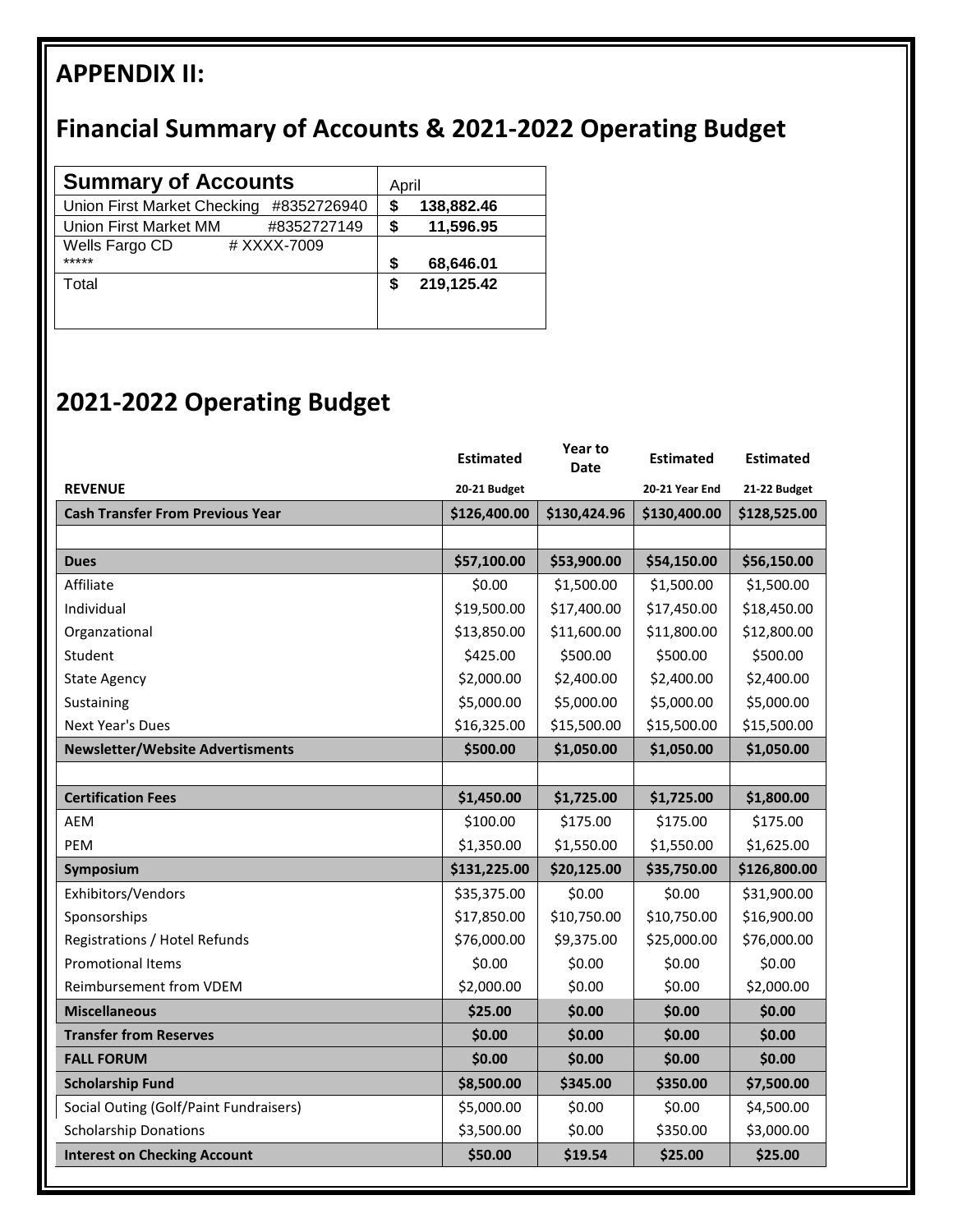| <b>TOTAL REVENUE</b> | $\vert$ \$325,250.00 $\vert$ \$207,589.50 $\vert$ \$223,450.00 $\vert$ \$321,850.00 |  |
|----------------------|-------------------------------------------------------------------------------------|--|

#### **EXPENDITURES**

| <b>Administrative</b>                       | \$68,375.00 | \$48,492.37 | \$65,850.00 | \$67,750.00 |
|---------------------------------------------|-------------|-------------|-------------|-------------|
| <b>Next Years Dues</b>                      | \$16,325.00 | \$0.00      | \$15,500.00 | \$15,500.00 |
| <b>Association Management Fee</b>           | \$36,225.00 | \$36,084.01 | \$36,225.00 | \$36,775.00 |
| <b>Board of Directors</b>                   | \$1,250.00  | \$49.50     | \$100.00    | \$1,000.00  |
| CPA - Tax Return                            | \$1,100.00  | \$1,350.00  | \$1,350.00  | \$1,375.00  |
| <b>Credit Card Fees</b>                     | \$2,500.00  | \$1,290.16  | \$2,000.00  | \$2,250.00  |
| Donations                                   | \$0.00      | \$0.00      | \$0.00      | \$0.00      |
| <b>Future Symposium Deposits</b>            | \$0.00      | \$0.00      | \$0.00      | \$0.00      |
| Insurance                                   | \$1,900.00  | \$2,020.00  | \$2,025.00  | \$2,050.00  |
| Legal                                       | \$0.00      | \$0.00      | \$0.00      | \$0.00      |
| Misc. Expense                               | \$0.00      | \$0.00      | \$0.00      | \$0.00      |
| Phone                                       | \$1,300.00  | \$1,024.02  | \$1,250.00  | \$1,250.00  |
| Postage                                     | \$500.00    | \$406.30    | \$500.00    | \$500.00    |
| <b>Staff Travel</b>                         | \$600.00    | \$59.51     | \$300.00    | \$450.00    |
| Stationary, Supplies, Printing              | \$1,750.00  | \$1,155.36  | \$1,500.00  | \$1,500.00  |
| <b>SCC Fee</b>                              | \$25.00     | \$0.00      | \$25.00     | \$25.00     |
| Website                                     | \$4,900.00  | \$5,053.51  | \$5,075.00  | \$5,075.00  |
| <b>Officers/Committees</b>                  | \$32,625.00 | \$22,404.90 | \$22,525.00 | \$30,850.00 |
| <b>Executive Officers Expense</b>           | \$250.00    | \$0.00      | \$0.00      | \$200.00    |
| Audit                                       | \$0.00      | \$0.00      | \$0.00      | \$0.00      |
| Certification                               | \$0.00      | \$0.00      | \$0.00      | \$0.00      |
| Institutions of Higher Educ. Comm.          | \$1,325.00  | \$899.00    | \$900.00    | \$1,500.00  |
| <b>Awards &amp; Citations Committee</b>     | \$1,000.00  | \$600.00    | \$600.00    | \$600.00    |
| <b>Constitution &amp; Bylaws</b>            | \$0.00      | \$0.00      | \$0.00      | \$0.00      |
| Legislative                                 | \$20,000.00 | \$20,228.50 | \$20,250.00 | \$22,500.00 |
| Membership and Marketing                    | \$1,000.00  | \$0.00      | \$0.00      | \$1,000.00  |
| Nominations                                 | \$0.00      | \$0.00      | \$0.00      | \$0.00      |
| Scholarship Fund Refund (VEMS)              | \$0.00      | \$0.00      | \$0.00      | \$0.00      |
| Scholarship Awards                          | \$5,825.00  | \$520.00    | \$525.00    | \$2,500.00  |
| Scholarship Outing (Golf/Paint Fundraisers) | \$2,675.00  | \$0.00      | \$0.00      | \$2,250.00  |
| Technology (Webinars)                       | \$500.00    | \$157.40    | \$250.00    | \$250.00    |
| Good and Welfare                            | \$50.00     | \$0.00      | \$0.00      | \$50.00     |
| Symposium                                   | \$96,100.00 | \$738.21    | \$6,550.00  | \$94,725.00 |
| AV                                          | \$10,000.00 | \$0.00      | \$500.00    | \$9,975.00  |
| Scholarship Fundraising Activity (Thursday) | \$5,000.00  | \$0.00      | \$0.00      | \$5,000.00  |
| Door Prizes                                 | \$500.00    | \$0.00      | \$0.00      | \$750.00    |
| Food and Beverage                           | \$60,000.00 | \$0.00      | \$0.00      | \$60,000.00 |
| Current YR Hotel Deposits/Lodging/Speakers  | \$0.00      | \$0.00      | \$0.00      | \$0.00      |
| Insurance                                   | \$0.00      | \$0.00      | \$0.00      | \$0.00      |
| Credit card fees                            | \$2,400.00  | \$377.51    | \$800.00    | \$2,000.00  |
| Misc. Expense/VIP                           | \$650.00    | \$0.00      | \$500.00    | \$1,000.00  |
| <b>Social Outing</b>                        | \$3,000.00  | \$0.00      | \$0.00      | \$3,000.00  |
| Promo. Items (Attendee Give-a-Ways)         | \$3,500.00  | \$0.00      | \$0.00      | \$3,500.00  |